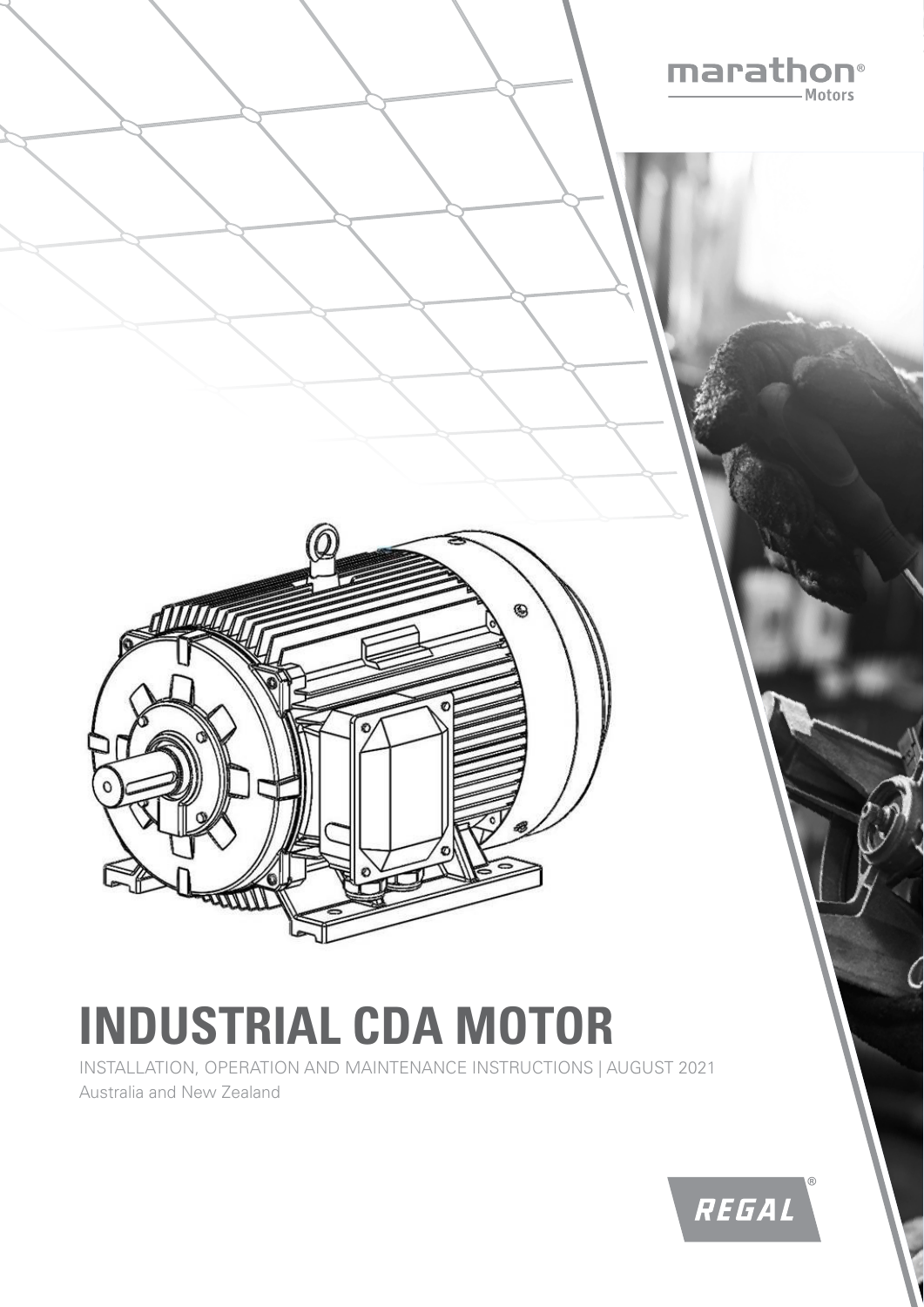

**Industrial CDA Motor Installation, Operation** and Maintenance Instructions

# **FORM SB0280** August 2021

## **A WARNING**

- Warning indicates a hazardous situation which, if not avoided, could result in death or serious injury.
- Disconnect and lock-out power before installation and maintenance. Working on or near energized equipment can result in severe injury or death.
- . Do not operate equipment without guards in place. Exposed equipment can result in severe injury or death.

## **A CAUTION**

- Caution indicates a hazardous situation which, if not avoided, may result in minor or moderate injury.
- · Periodic inspections should be performed. Failure to perform proper maintenance can result in premature product failure and personal injury.

## **NOTICE**

Notice indicates a situation not related to personal injury which, if not avoided, could result in motor or equipment damage.

# **TABLE OF CONTENTS**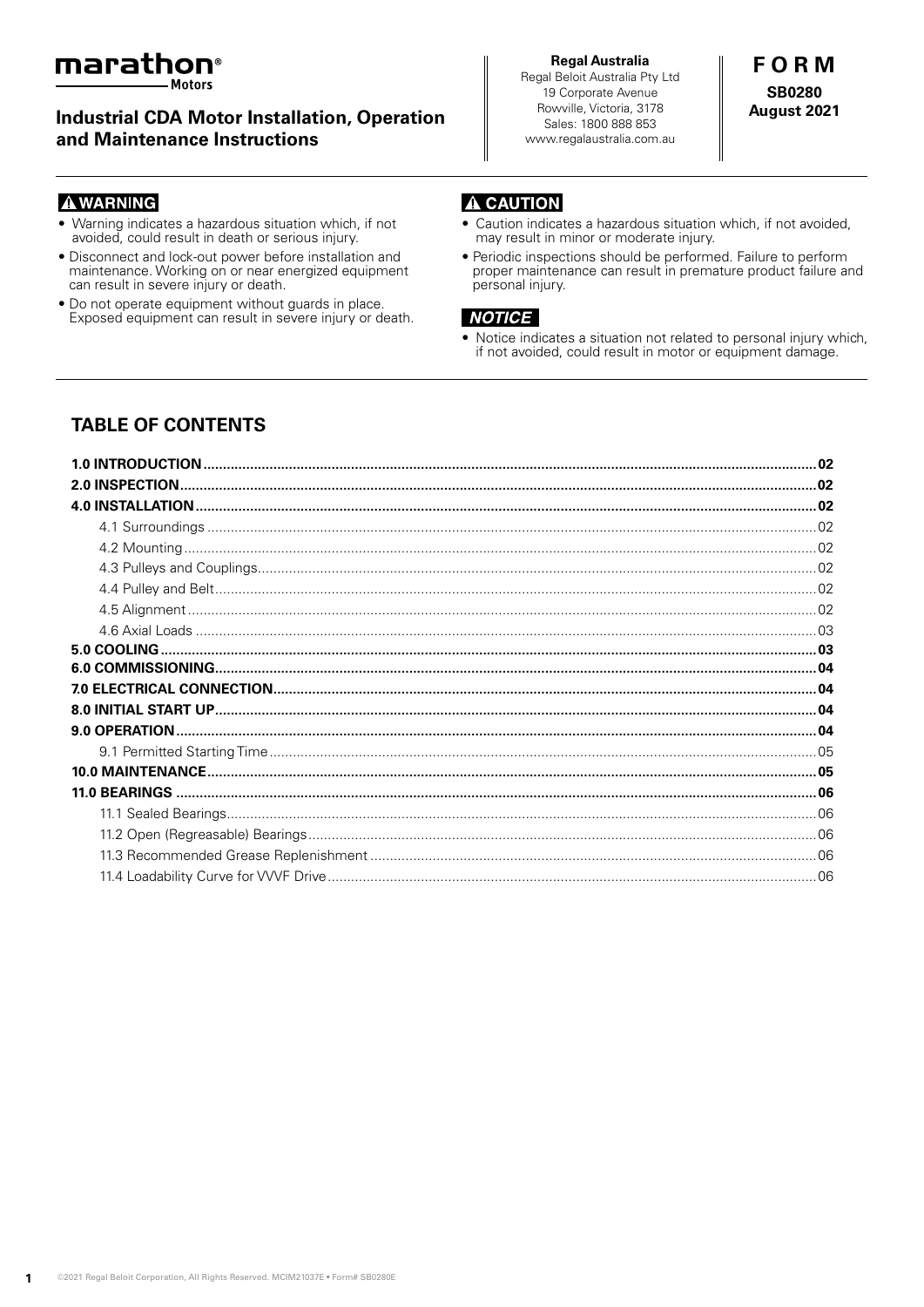# **1.0 INTRODUCTION**

The Marathon® CDA series motors are designed and manufactured to be robust and reliable with minimal maintenance. The following items should be taken into consideration to ensure a trouble free installation and reliable running throughout the motor's life.

# **2.0 INSPECTION**

To ensure the motor's manufactured condition during the transit, the motors are secured and packed with safety precaution. Thoroughly inspect the unit for any damage upon the receipt of the motors, if need be in the presence of an insurance surveyor. Immediately contact Regal for advise for any equipment damage or shortfall.

Check the following:

- Rating plate details and enclosure are as ordered.
- Shaft turns freely (in absence of shaft locking clamp).
- Condensation drain holes are in the correct position for the motor mounting application (they should be located at the lowest point of the motor when it is in its operating position).
- If the winding is Insulation Resistance (IR) tested to earth, ensure that the thermal protectors are not inadvertently damaged. (The thermistor leads should be shorted together whilst IR testing takes place.)

# **3.0 STORAGE**

When the motor is not for immediate use store as follows:

- Clean and dry location.
- Free from vibration (vibration can damage bearings).
- Shaft locking clamps, where supplied, are fitted securely.
- Remove shaft locking clamps and turn rotor by one full rotation at least once in every two weeks and replace shaft locking clamps.
- Anti-condensation heaters, where fitted, should be energised if the environment is likely to be damp.

## **4.0 INSTALLATION**

The following items should be considered during installation to ensure reliable operation of the motor:

## **4.1 SURROUNDINGS**

- Ensure that the motor is properly protected against ingress of oil, water or dust especially if construction work is in progress around the motor.
- Ensure air intake is not obstructed. Refer to dimension baseline in the catalogue.

## **4.2 MOUNTING**

- Bed plates or slide rails should be firmly fixed to a solid, level foundation to ensure the motor remains rigid and vibration free.
- Shims or packers (if required) must be of adequate size and placed adjacent to and between base fixing screws.
- Protective transport coatings on shafts and/or flanges must be removed prior to connection to the driven load.
- A light coating of grease to shafts and/or flanges will inhibit corrosion during service and assist removal of pulleys or couplings.

## **4.3 PULLEYS AND COUPLINGS**

- Pulleys or couplings should be independently balanced with a half key as the motor rotor is balanced with a half key during manufacture.
- In fitting pulleys or couplings to the motor shaft care must be taken to ensure the roller/ball bearings are not damaged. Both shaft and coupling bore should be cleaned and lubricated. If the fit is still too tight, the pulley or coupling should be pre-heated in air or oil to enable easy assembly.
- Shock methods must not be used in fitting or removing pulleys or couplings. Proper wheel or pulley removers should be used to prevent shaft and bearing damage. Tapped holes are provided in shaft extensions to assist in the fitment of couplings and/or pulleys.

## **4.4 PULLEY AND BELTS**

- If the motor is to be coupled to the load using pulleys and belts it is important to ensure that the belt tension does not exceed the safe working radial load of the motor. Excessive radial load will lead to reduced bearing life with the potential of breaking the motor shaft. Because of this, care must be taken to ensure the correct selection of pulley size and type (toothed, vee or flat) and this is best done in consultation with the transmission supplier.
- **• NOTICE:** The belt manufacturer's recommendations for installation, alignment and tensioning must be strictly adhered to when fitting belt drives.

## **4.5 ALIGNMENT**

- Great care must be taken in aligning the complete machine, since misalignment can cause rapid deterioration of bearings and lead to other mechanical failures due to the stress produced.
- After final tightening of foundation bolts, machine alignment should be rechecked as bed plates could move and/or distort during machine mounting.
- No end thrust should be applied without express approval.
- When slide rails are used in conjunction with pulley drives, the adjusting screw ends should be positioned between the motor and load at drive shaft end and the other diagonally opposite. This helps speedy and accurate belt aligning, tensioning and replacement.

The correct alignment of the motor pulley with the load pulley is imperative. Both these pulleys must have matched centre distances between grooves and alignment must be carried out using a suitable metal straight edge or other recommended tools to ensure parallel offset or angular displacement of the pulleys with respect to each other is compliant with permissible limits as recommended by the transmission supplier.

Correct alignment will result in a uniform distribution of belt tension across the width of the pulley (and the motor shaft) and assist with the life of both the belts and bearings.

**NOTE:** The pulley should always be mounted firmly against the shaft shoulder and should be a firm fit onto the shaft. Impact force must not be used.

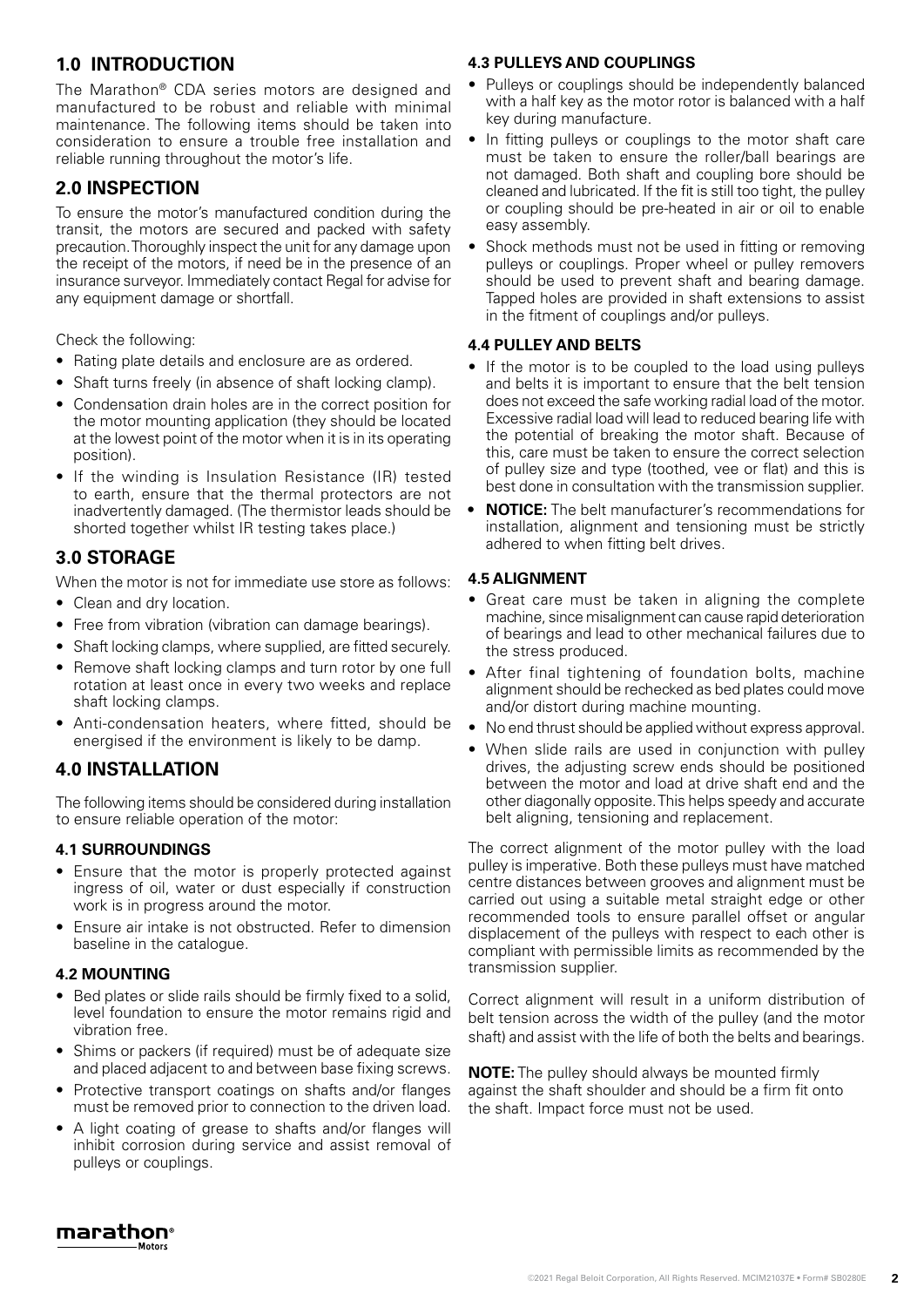

As a general rule the mid point of the applied force should be at the mid point of the shaft and it is good practice to mount the motor pulley with hub and locking screw at the shaft end.



## **DIRECT COUPLED**

Where direct coupling of the motor is required, proper alignment must be achieved to prevent bearing damage to both motor and load.

For parallel offset, use a straight edge or other recommended tools, as shown below.



Excessive angular displacement must also be prevented. The recommended method to achieve correct angular alignment is shown below.



**NOTE:** The pulley should always be mounted firmly against the shaft shoulder and should be a firm fit onto the shaft. Impact force must not be used**.**

#### **4.6 AXIAL LOADS**

Where motors with standard bearings are required to be mounted in either vertical shaft up or vertical shaft down orientation, there are limits on the axial forces that must not be exceeded. This also applies to horizontal mounted motors with certain loads that produce axial thrust. Axial loads exceeding those listed in the catalogue will reduce bearing life and may lead to internal motor damage.

Where higher than recommended axial loads are necessary different bearing types will be required. Please contact Regal Australia for advise. The contact details are provided on last page.



# **5.0 COOLING**

There are various cooling formats for electric motors with IC411 Totally Enclosed Fan Cooled (TEFC) as the most common type that is used on our CDA motors. This type of cooling is achieved by a fan mounted at the non drive end, inside a fan cowl, which has an air inlet grille at the rear. Air is drawn in through the grille and the fan distributes the airflow along the fins of the motor body. The fan is designed for either direction of rotation (unless otherwise indicated on the fan cowl).

With TEFC motors it is important that the cooling fins remain clear of debris to allow the airflow to be fully effective in maintaining motor winding temperature within the design limits.

It is equally important to ensure the installation provides good unrestricted access to normal ambient air at the fan entry point at all times and that inlet grill is clear of contaminants. Refer to dimension BL below.



| Dimensions BL [ mm ] |
|----------------------|
| 15                   |
| 30                   |
| 40                   |
|                      |
|                      |

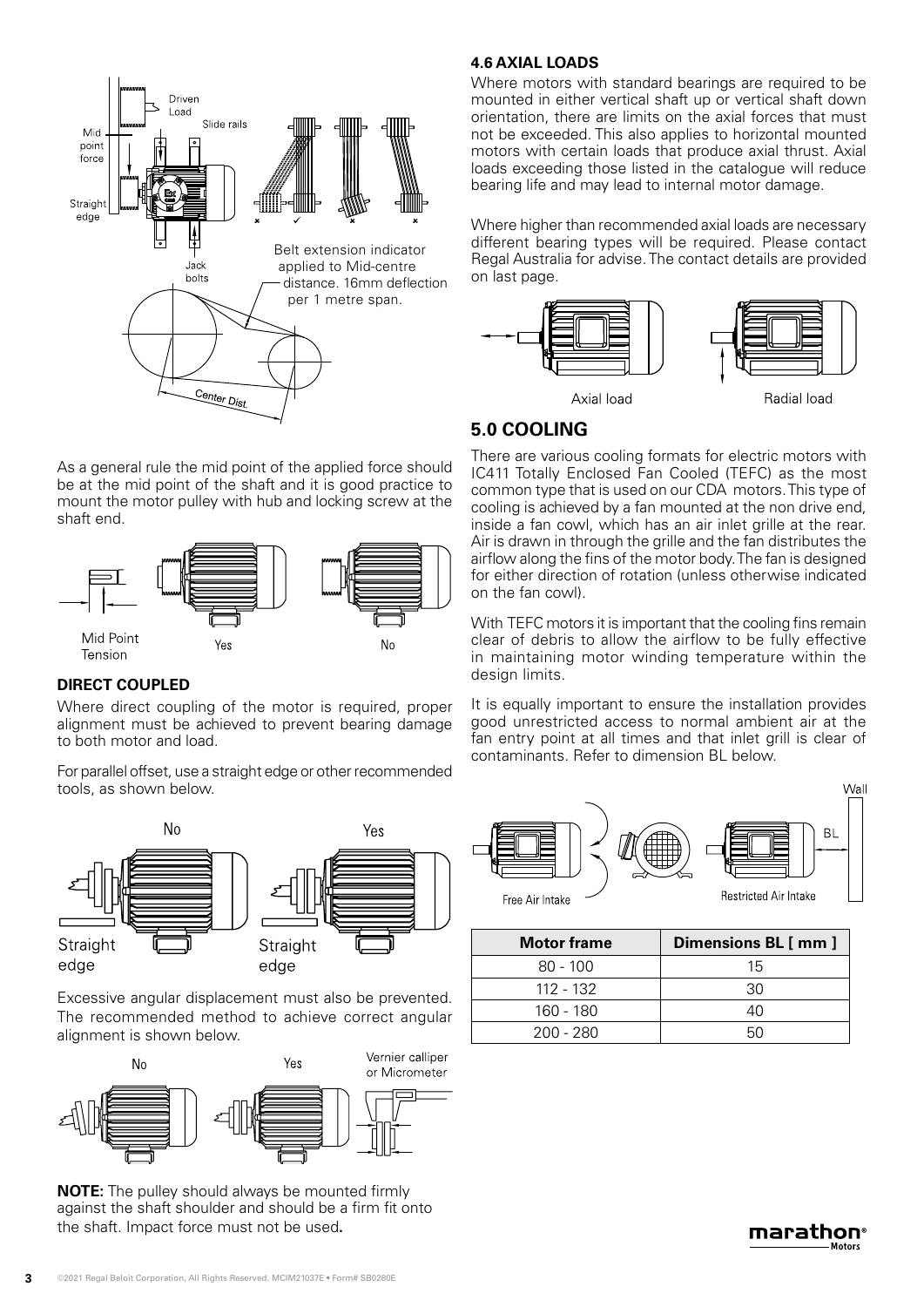# **6.0 CABLE ENTRIES**

Cable entries are via appropriate cable glands or conduits fitted to the threaded entries in the wall of the terminal box or the gland plate attached to it. Cable entries for various frame sizes are as per the following table.

| <b>Motor frame</b> | No. of entries | Entry size x pitch |
|--------------------|----------------|--------------------|
| $80 - 100$         |                | $M20 \times 1.5$   |
| 112 - 132          |                | $M25 \times 1.5$   |
| 160                |                | $M32 \times 1.5$   |
| 180                |                | $M40 \times 1.5$   |
| $200 - 255$        |                | $M50 \times 1.5$   |
| $250 - 280$        |                | $M50 \times 1.5$   |

## **6.1 SUPPLY CABLE/ TERMINALS**

Supply terminals are located in the terminal box. They are suitable for receiving crimped lugs on the supply cables. In addition the terminal box also houses an earthing terminal.

| <b>Motor frame</b> | <b>Terminal Size</b> | <b>Max supply cable</b><br>size** $[mm^2]$ |
|--------------------|----------------------|--------------------------------------------|
| $80 - 100$         | M4                   |                                            |
| $160 - 180$        | M6                   | 50                                         |
| $200 - 225$        | M8                   | 95                                         |
| $250 - 280$        | M10                  | $2 \times 95$                              |

\*\* 4 or 3 core +E, PVC insulated

# **7.0 ELECTRICAL CONNECTION**

- **• WARNING!** Ensure all electrical connections are solid and continuous.
- **• WARNING!** All circuit breakers, High Rupturing Capacity (HRC) fuses or protective devices associated with the motor must be rated to suit motor running current and starting chatracteristics.
- **WARNING!** Ensure that proper earthing connection is made with all washers as provided.
- Check motor starter and overloads for correct rating and trip setting.
- Supply cables must be appropriately selected considering the voltage drop.
- When using long supply cables with VVVF drive, check with Regal for proper recommendations to avoid high voltage transients occurring at motor terminals.
- Check the connection diagram on the motor terminal box and make sure the supply leads are properly connected considering the supply phase sequence.
- Ensure that the supply cable termination on to the motor terminal board is firm, without loss of strands while using crimped lugs and all washers are used in the correct order as provided.
- Ensure enough clearances are provided between supply cable lugs and to earth.
- Check that the cable glands and plugs have appropriate IP Rating.
- If using conduit for the supply leads, ensure the conduit is completely threaded in and seal the threads appropriately.
- Motor is required to have a separately driven cooling fan if it is to be operated at below 25Hz with a VVVF Drive for constant torque applications. In this case, cooling fan must be connected to mains supply and fan must be operational while the main motor is running.

## **8.0 INITIAL START UP**

Prior to initial start-up check the following-

- Insulation resistance of motor winding to earth to be over 1 MΩ for motors up to 600V and over 10 MΩ for over 600V.
- Thermistors or RTDs if fitted, should be checked for continuity with a multimeter.
- **• NOTICE:** Ensure thermistors are wired up to the motor protection relay as to trip the supply to the motor in the event of an over temperature.
- Do not megger test thermal protective devices across their terminals. Short the entire protector leads together and apply the test voltage between the shorted leads and earth and/or phases.
- Anti-condensation heaters if provided must be so connected as to switch on when the motor supply is disconnected and switch off when the motor supply gets connected.
- Ensure that the supply voltage and frequency correspond to the motor nameplate ratings.
- Ensure shaft turns freely before initial start.
- Measure winding resistance between supply terminals and record in the log book.

## **9.0 OPERATION**

- **• WARNING!** Before running the motor make sure that the terminal box lid is closed and secured with appropriate clearance to live parts.
- **• WARNING!** Make sure that appropriate earthing is done. If an earthing ring and earth brush are provided, make sure that the earthing ring is clean and the earth brush makes a good contact with the earthing ring.
- **• WARNING!** Make sure that the coupling and/or transmission is adequately guarded for safety.
- **• WARNING!** Make sure of no loose objects around that may be sucked by the cooling fan on the motor.
- **• NOTICE:** Make sure that the load applied is within the nameplate specification.
- Check the mounting bolts and/or flanges are firmly secured.
- Make sure that the ambient temperature is inside 40°C or nameplate specification.
- Avoid frequent starting of motor. Contact Regal for recommendation on frequency and duration of starts *(please see last page for the contact details).*
- Check that the running current on no load and full load are reasonably balanced within 10% of the average and record the figures in the log book for future reference. Note that the current imbalance can be higher, typically 10 times the voltage imbalance if there is an imbalance in supply voltage.

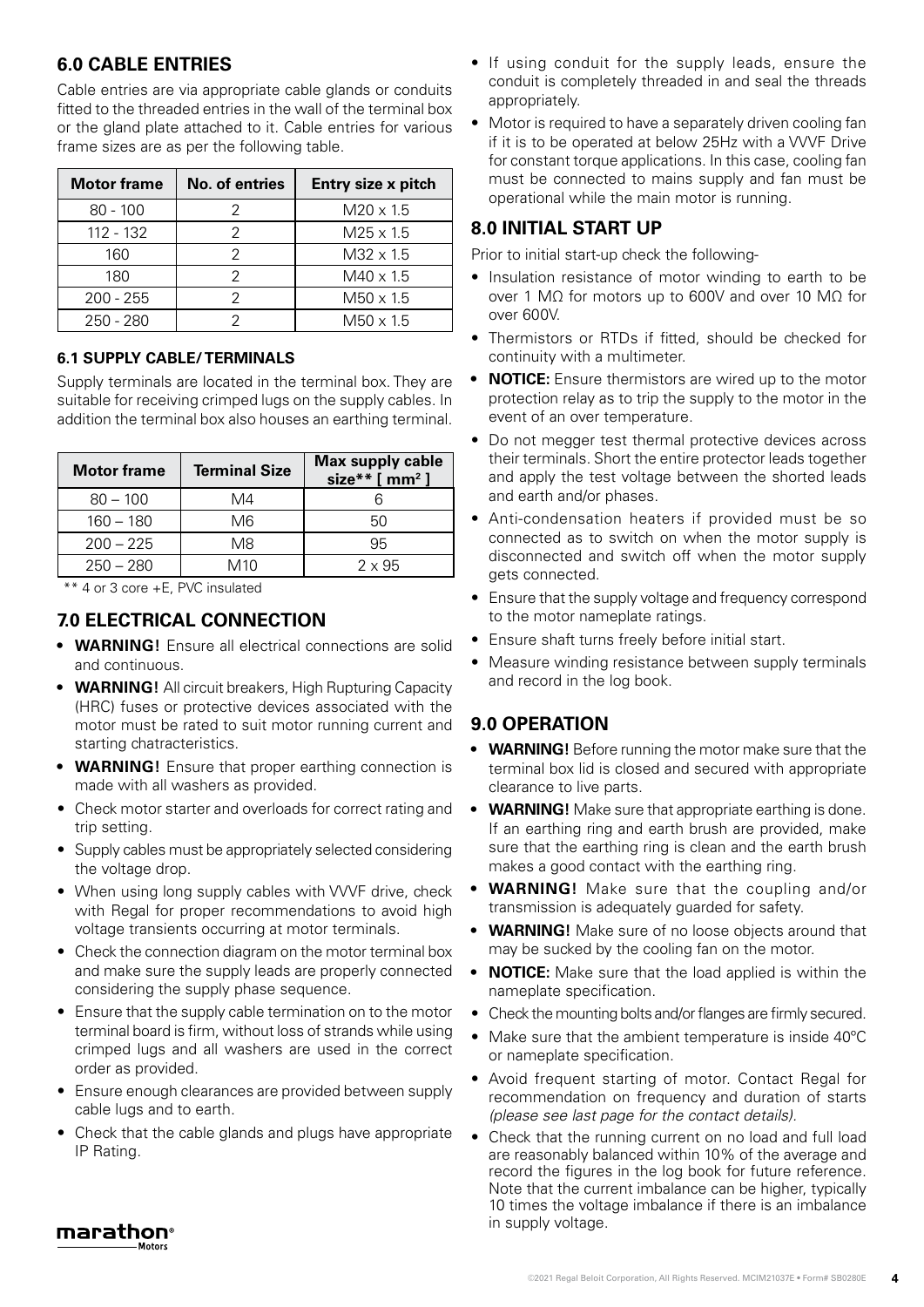#### **9.1 PERMITTED STARTING TIME**

In respect to the temperature rise of the motor, starting time (i.e., from rest to operational speed) should not exceed the time indicated in the following table. Motor must be allowed to cool prior to each start.

|              | <b>Starting</b> |                   |        | <b>Maximum starting time [sec]</b> |        |
|--------------|-----------------|-------------------|--------|------------------------------------|--------|
| <b>Frame</b> | <b>Method</b>   | 2 Pole            | 4 Pole | 6 Pole                             | 8 Pole |
| 80           | D.O.L           | 15                | 26     | 40                                 |        |
| 90           | D.O.L.          | 10                | 15     | 25                                 |        |
| 100          | D.O.L.          | $12 \overline{ }$ | 13     | 18                                 | 40     |
| 112          | D.O.L.          | 10                | 10     | 18                                 | 35     |
| 132          | D.O.L.          | 14                | 12     | 12                                 | 25     |
| 160 - 280    | D.O.L.          | 15                | 15     | 20                                 | 20     |
| 160 - 280    | Star-delta      | 45                | 45     | 60                                 | 60     |

# **10.0 MAINTENANCE**

Reliable, trouble free operation of a motor requires regular maintenance. Exact maintenance needs vary based on the site conditions. To obtain reliable service from the motor, the following maintenance schedule may be used as a guide. Clean the surface of the motor with a damp cloth to minimise the risk of electrostatic discharge.

- **A.** Ensure air intake space is unobstructed.
- **B.** On a weekly basis use an air hose to ensure all air ways are clear and free of dust.
- **C.** Once every month, check motor for condensation. Replace drain plugs before starting if they are blocked or found missing.
- **D.** Do not wash the motor down unless it is IP66 rated.
- **E.** On a quarterly basis-
	- Check the motor terminals for tightness and proper contact.
	- If terminal lug/s are discoloured, re-terminate with fresh lugs.
	- Check operation of starting equipment, ensuring all terminations are tight.
	- Check mechanical operation of thermal overload relays, if any.
	- Check mechanical operation of thermistor relays, if fitted.
	- Check operation of anti-condensation heaters, if fitted.
- **F.** On a six monthly basis, in addition to the items in 'E'
	- Check winding resistance between supply terminals and compare to original value and enter in log book.
	- Check supply voltage at motor terminals and record in log book.
	- Check bearings for abnormal noise/overheating.
- **G.** On an annual basis, in addition to the items in 'E' and 'F'
	- Re-grease the bearings as recommended in the following table. Frames 80-132 use sealed bearings. Frames 160-280 use open re-greasable bearings. When re-greasing bearings ensure that the correct type of grease is used. If in doubt about the existing grease type, clean out the old grease thoroughly from bearings and bearing housings, prior to regreasing.
- **• NOTICE:** NEVER MIX GREASE OF DIFFERENT TYPES. Use grease Shell®\* Gadus S2 V100 or equivalent unless otherwise specified.
- Completely disassemble stator, rotor apart and clean thoroughly.
- Check bearings for wear/damage replace as necessary.
- Check all bolts and nuts for cracks or damage replace as necessary.
- Check all holding down bolts for signs of fatigue or damage – replace as necessary.
- After re-assembly, check and record in the log book Insulation resistance by megger No load current and voltages Full load current and voltages Ensure that these figures compare well with the original records in the log book.
- Check and ensure that the cooling fan is operational.

# **11.0 BEARINGS**

| <b>Motor frame</b> | <b>Bearing Size</b> |          |
|--------------------|---------------------|----------|
| 80                 |                     | 6204ZZC3 |
| 90                 |                     | 6205ZZC3 |
| 100                |                     | 6206ZZC3 |
| 112                |                     | 6306ZZC3 |
| 132                |                     | 6308ZZC3 |
| 160                |                     | 6309C3   |
| 180                |                     | 6311C3   |
| 200                |                     | 6312C3   |
| 225-2              | 6312C3              | 6312C3   |
| 225-4/6/8P         | 6313C3              | 6312C3   |
| 250-2              | 6314C3              | 6313C3   |
| 250-4/6/8P         | 6315C3              | 6314C3   |
| 280 - 2P           | 6314C3              | 6314C3   |
| 280 - 4/6/8P       | 6317C3              | 6314C3   |

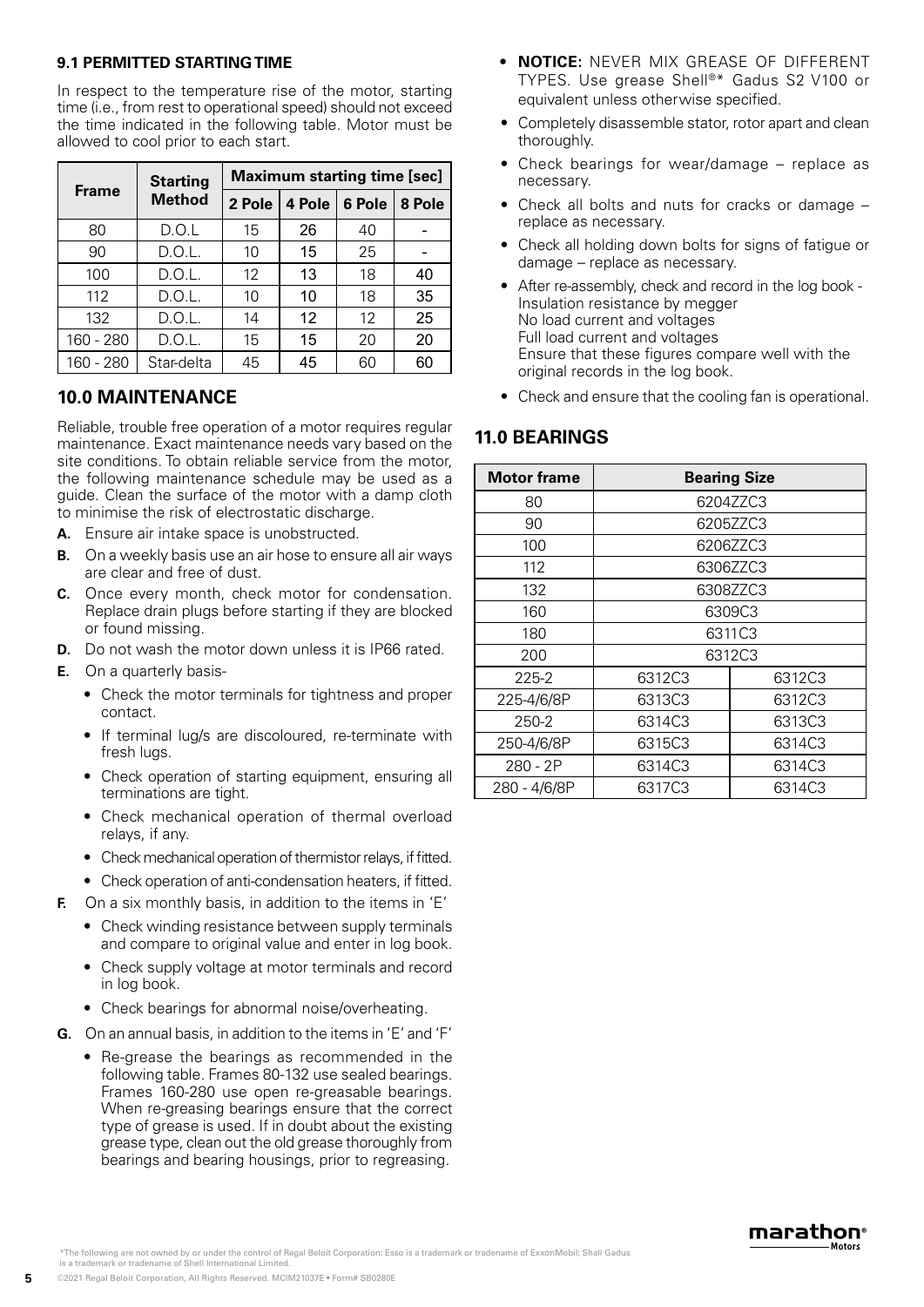## **11.1 SEALED BEARINGS**

The required replacement interval for sealed bearings is generally determined by the grease life which is dependant on operating temperature, operating speed, the limiting speed of the bearing and the type of grease. Under normal operating conditions the following relationship applies:

$$
\log t = 6.54 - 2.6 \frac{n}{N} - (0.025 - 0.012 \frac{n}{N})T
$$

Where:

- *t* = Average grease life (hours)
- $n =$  Speed (RPM)
- *N* = Bearing limiting speed with grease lubrication (RPM) *Ph: +61-3-9237 4000 www.cmggroup.com.au*
- $T =$  Operating temperature ( $\degree$ C)

For further information, please contact Regal Australia for advice *(please see last page for the contact details).*

#### 11.2 OPEN (REGREASABLE) BEARINGS

It should be noted that for motors fitted with ball and roller bearings, the lubrication intervals for both bearings should 10 64 be based on the roller bearing data.

The re-lubrication intervals recommended are calculated on the basis of normal working conditions. 60 84

Replenishment of grease media should be by means of a hand held grease gun whilst motor is running with relief plate removed. Air operated grease guns should not be used.

#### **11.3 RECOMMENDED GREASE REPLENISHMENT**

| and held grease gun whilst motor is running with relief plate                                 |                          |                          |                        |                              |
|-----------------------------------------------------------------------------------------------|--------------------------|--------------------------|------------------------|------------------------------|
| emoved. Air operated grease guns should not be used.<br>11.3 RECOMMENDED GREASE REPLENISHMENT |                          |                          |                        |                              |
| <b>Motor frame</b>                                                                            | <b>Bearing</b><br>number | <b>Interval</b><br>(hrs) | <b>Volume</b><br>(gr.) | <b>Grease</b><br><b>Type</b> |
| 160-2P                                                                                        | 6309C3                   | 2500                     | 20                     |                              |
| 160 - 4/6/8P                                                                                  | 6309C3                   | 4000                     | 20                     |                              |
| 180-2P                                                                                        | 6311C3                   | 1800                     | 25                     |                              |
| 180 - 4/6/8P                                                                                  | 6311C3                   | 4000                     | 25                     |                              |
| 200-2P                                                                                        | 6312C3                   | 1600                     | 25                     | Shell                        |
| 200 - 4/6/8P                                                                                  | 6312C3                   | 4000                     | 22                     | Gadus                        |
| $225 - 2P$                                                                                    | 6312C3                   | 1600                     | 24                     | S <sub>2</sub>               |
| 225 - 4/6/8P                                                                                  | 6313C3                   | 4000                     | 24                     | V <sub>100</sub>             |
| 250 - 2P                                                                                      | 6314C3                   | 1400                     | 26                     |                              |
| 250 - 4/6/8P                                                                                  | 6315C3                   | 4000                     | 26                     |                              |
| 280 - 2P                                                                                      | 6314C3                   | 1400                     | 26                     |                              |
| 280 - 4/6/8P                                                                                  | 6317C3                   | 3000                     | 38                     |                              |

#### **11.4 LOADABILITY CURVE FOR VVVF DRIVE**

- 1. Applied load on the motor shall be within the limits for the loadability curve for the motor. The standard loadability curve is shown below. In special circumstances, determined by Regal, the limits on the curve may be extended.
- 2. These motors supplied by frequency converters must be fitted with thermal protection devices such as thermistors in winding so as to cut the supply to the motor in the event of an over temperature.